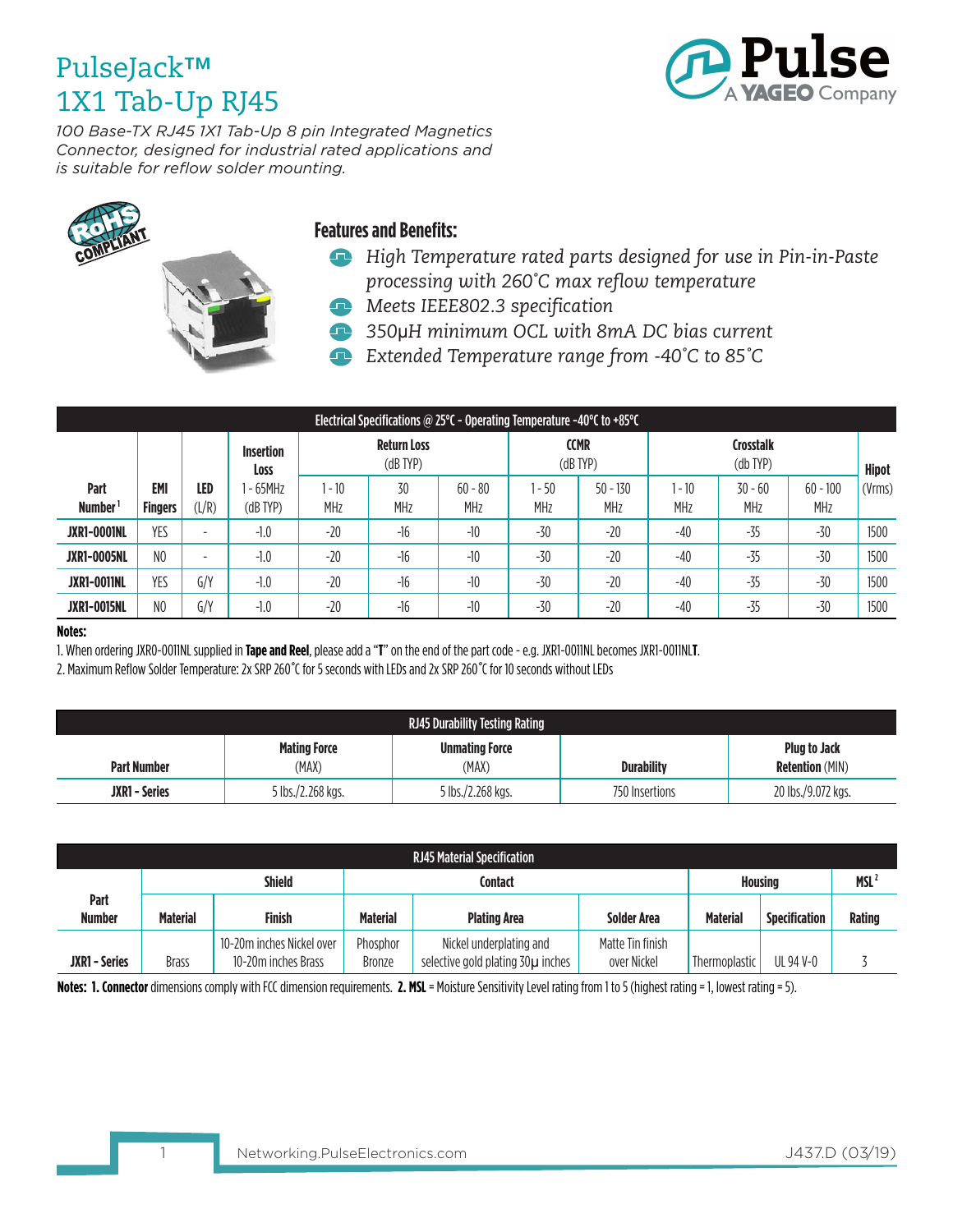*100 Base-TX RJ45 1X1 Tab-Up 8 pin Integrated Magnetics Connector, designed for industrial rated applications and is suitable for reflow solder mounting.* 



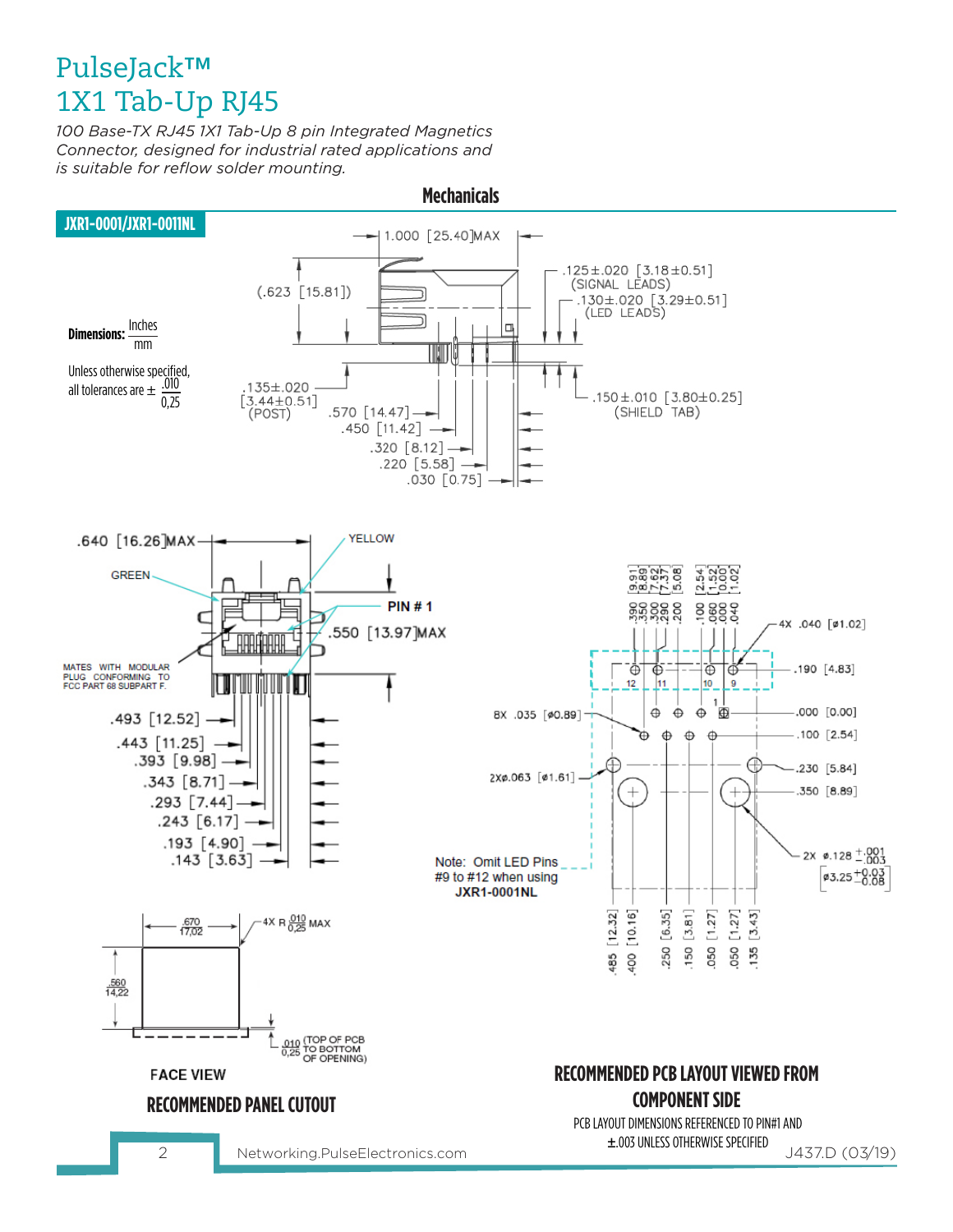*100 Base-TX RJ45 1X1 Tab-Up 8 pin Integrated Magnetics Connector, designed for industrial rated applications and is suitable for reflow solder mounting.* 



3 J437.D (03/19) Networking.PulseElectronics.com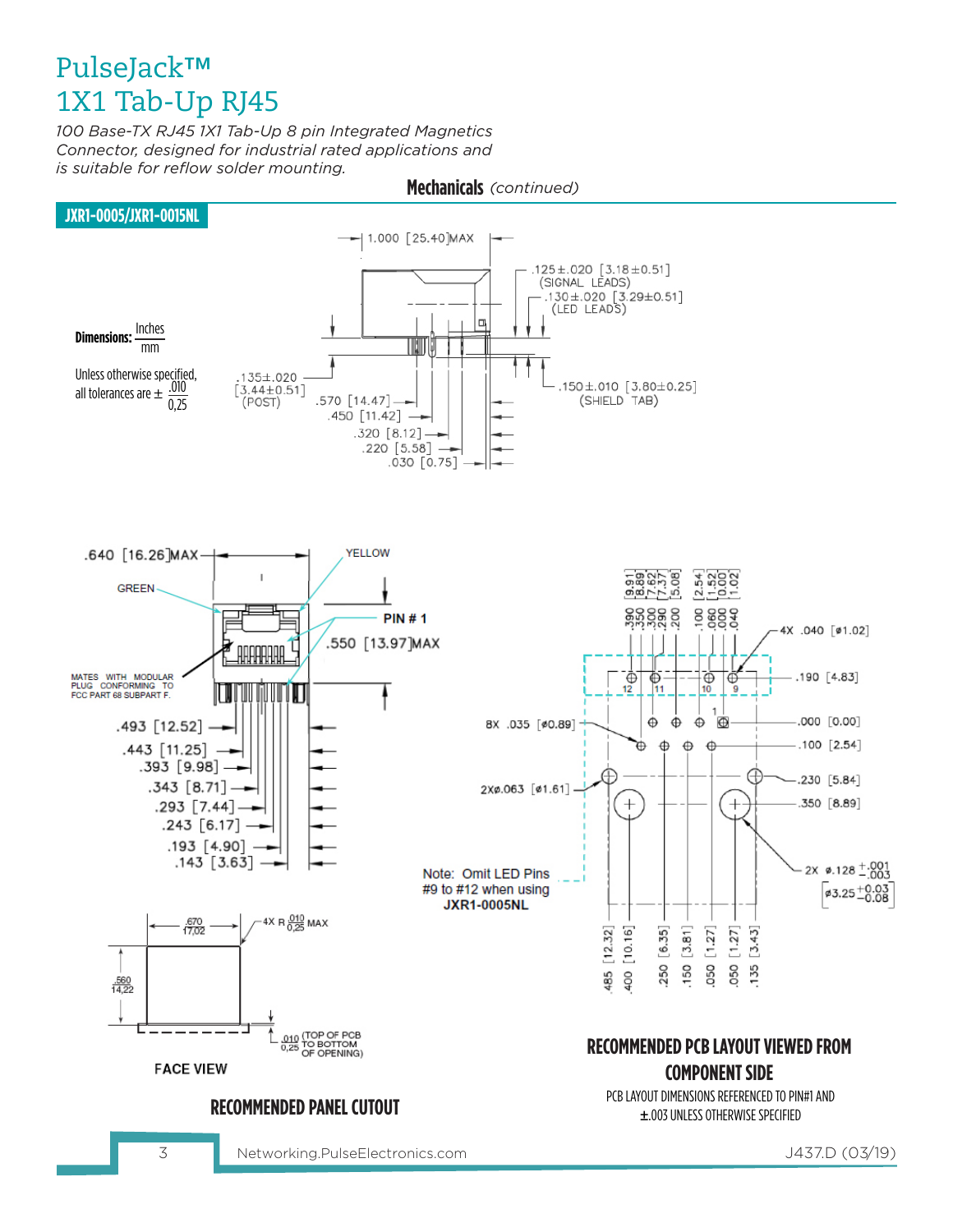*100 Base-TX RJ45 1X1 Tab-Up 8 pin Integrated Magnetics Connector, designed for industrial rated applications and is suitable for reflow solder mounting.* 

### **Tape and Reel Specification**